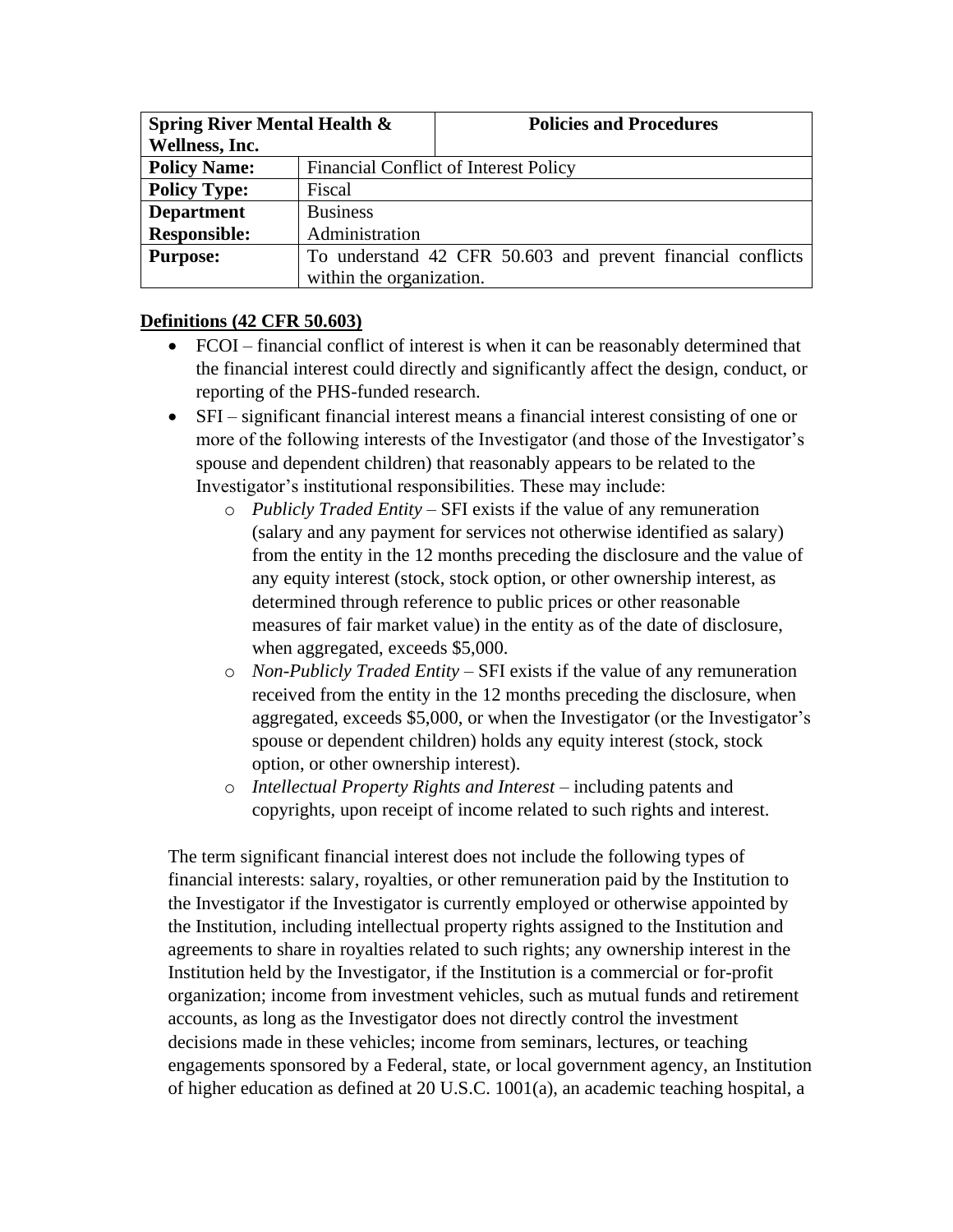medical center, or a research institute that is affiliated with an Institution of higher education; or income from service on advisory committees or review panels for a Federal, state, or local government agency, an Institution of higher education as defined at 20 U.S.C. 1001(a), an academic teaching hospital, a medical center, or a research institute that is affiliated with an Institution of higher education.

#### **Policy:**

Spring River Mental Health & Wellness, Inc. (SRMHW) will maintain an up-to-date, written, enforced policy of financial conflicts of interest in compliance with 42 CFR 50.604 and make such policy available on its website. SRMHW will provide FCOI reports regarding identified financial conflicts of interest to the PHS Awarding Component in accordance with the organization's standards within 30 days of discovering or acquiring (e.g. through purchase, marriage, or inheritance) a new significant financial interest (42 CFR 50.604(3)(3)).

When an SRMHW investigator participates in sponsored or reimbursed travel for another organization, the Investigator will disclose such travel to the designated SRMHW official to determine if the sponsored travel constitutes a FCOI with the PHS-funded research (42 CFR 50.603).

Any Director, as a member of a committee or member of the Board, may **not** vote on a grantmaking or grant administrative issue affecting an organization disclosed on the disclosure form or disclosable if the disclosure form were then updated. The Committee or Board shall be informed, by the Executive Director, of the conflict before the discussion of the issue begins. A Director subject to this paragraph shall be entitled to listen to the general staff presentation of the grant or administrative issue to the Committee or Board and to provide any additional or corrective factual information deemed relevant by that Director. Following presentation of that factual information, the Director will be generally excused from the meeting room during further discussion and final action, although the Board may request the Director to remain for the discussion when the Board determines that would be helpful.

#### **Training Requirements**

SRMHW's authorized official will inform each investigator of the organization's policy on financial conflict of interest, the investigator's responsibilities regarding disclosure of significant financial interests, and of these regulations during annual reviews. Each investigator will complete FCOI training prior to engaging in research related to any PHS-funded grant, at least every four years thereafter, and immediately if/when any of the following circumstances apply  $(42 \text{ CFR } 50.604(b)(1)-(3))$ :

- SRMHW revises its FCOI policies or procedures in any manner that affects the requirements of investigators;
- A new investigator is hired by SRMHW or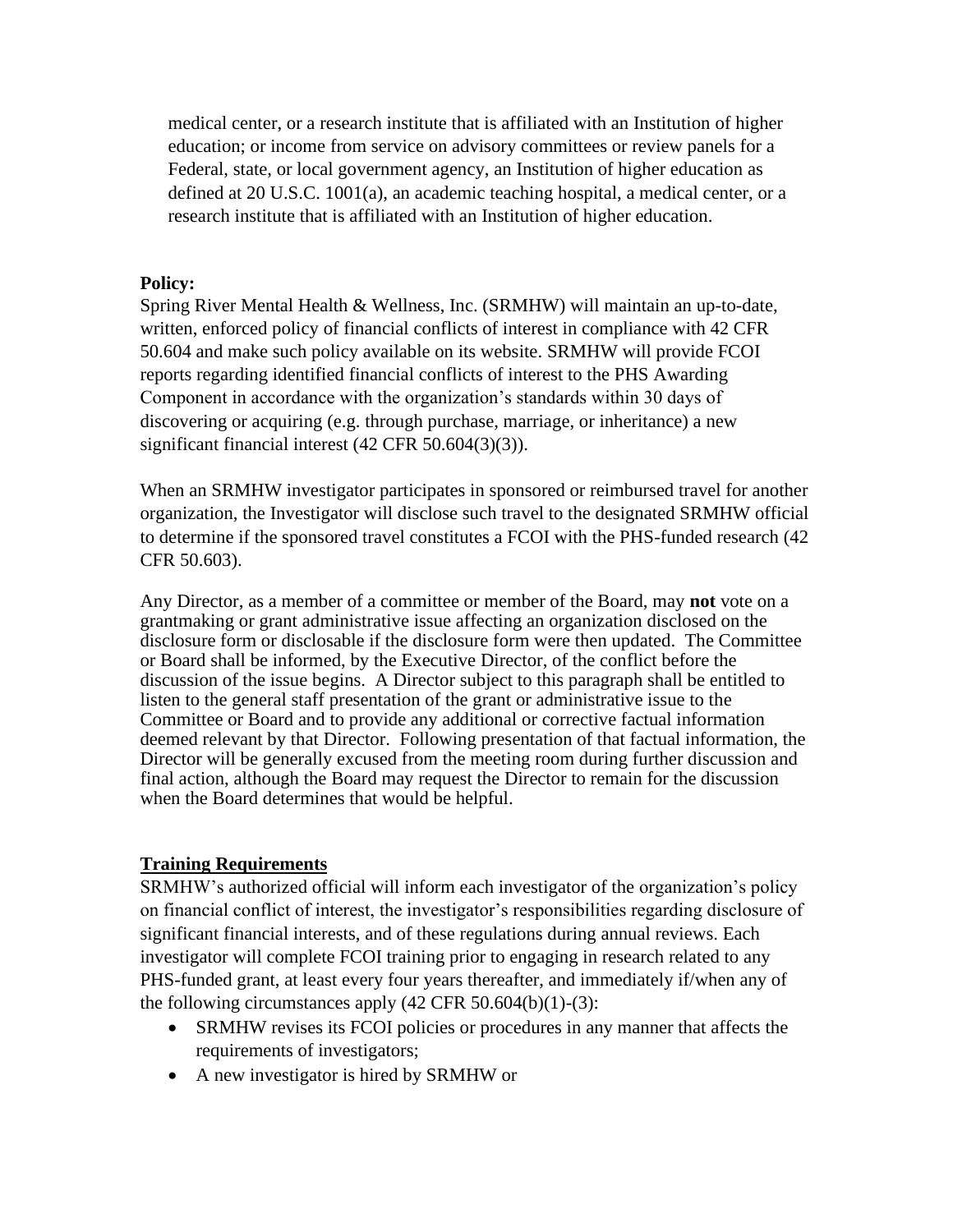• SRMHW's Board of Directors find that an investigator is not in compliance with the organization's FCOI policy or management plan.

Investigators will complete the online training module, print a certificate of completion, and complete the FCOI disclosure form to the executive director. The executive director will submit FCOI training certifications and disclosures to the Board of Directors.

FCOI training will be completed annually, as part of the investigator's annual review, or more frequently, as required.

Online Training module:

[https://grants.nih.gov/grants/policy/coi/tutorial2018/story\\_html5.html](https://grants.nih.gov/grants/policy/coi/tutorial2018/story_html5.html) Conflicts of interest will be reported on the attached Conflict of Interest Disclosure Form.

SRMHW will adhere to the guidelines for submitting FCOI reports to NIH listed in Table 1 below.

| <b>Table 1 REQUIRED FCOI REPORTS TO BE PROVIDED TO NIH THROUGH</b> |                               |                             |  |  |  |
|--------------------------------------------------------------------|-------------------------------|-----------------------------|--|--|--|
| eRA COMMONS FCOI MODULE                                            |                               |                             |  |  |  |
| <b>REPORT</b>                                                      | <b>CONTENT</b>                | <b>REQUIRED WHEN?</b>       |  |  |  |
| New FCOI Report (Initial                                           | Grant Number, PI, Name of     | (1) Prior to expenditure of |  |  |  |
| submission                                                         | Entity with FCOI, Nature      | funds                       |  |  |  |
|                                                                    | of FCOI, Value of financial   |                             |  |  |  |
|                                                                    | interest (in increments),     | (2) Within 60 days of any   |  |  |  |
|                                                                    | Description of how FI         | subsequently identified     |  |  |  |
|                                                                    | relates to research, Key      | <b>FCOI</b>                 |  |  |  |
|                                                                    | <b>Elements of Management</b> |                             |  |  |  |
|                                                                    | Plan.                         |                             |  |  |  |
| <b>Annual FCOI Report</b>                                          | Status of FCOI (i.e.,         | Annual report due at the    |  |  |  |
|                                                                    | whether FCOI is still being   | same time as when the       |  |  |  |
|                                                                    | managed or no longer          | Institution is required to  |  |  |  |
|                                                                    | exists) and Changes to        | submit annual progress      |  |  |  |
|                                                                    | Management Plan, if           | report, multi-year progress |  |  |  |
|                                                                    | applicable.                   | report, or at time of       |  |  |  |
|                                                                    |                               | extension.                  |  |  |  |
| <b>Revised FCOI Report</b>                                         | If applicable, update a       | Following the completion of |  |  |  |
|                                                                    | previously submitted FCOI     | a retrospective review when |  |  |  |
|                                                                    | report to describe actions    | there is noncompliance with |  |  |  |
|                                                                    | that will be taken to         | the regulation, if needed.  |  |  |  |
|                                                                    | manage FCOI going             |                             |  |  |  |
|                                                                    | forward or make changes to    |                             |  |  |  |
|                                                                    | originally submitted FCOI     |                             |  |  |  |
|                                                                    | report.                       |                             |  |  |  |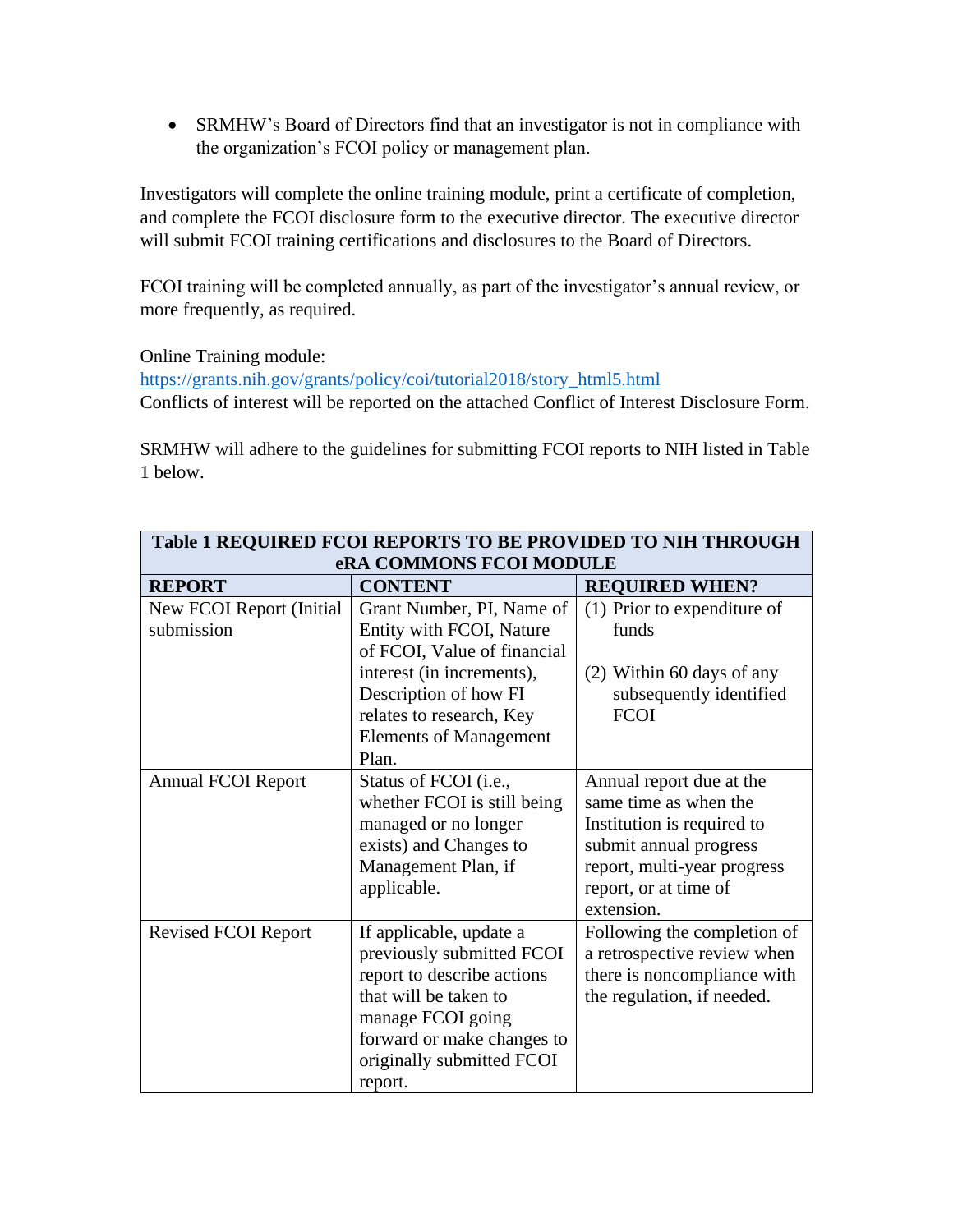| <b>Mitigation Report</b> | Project Number, Project    | When bias is found as a   |
|--------------------------|----------------------------|---------------------------|
|                          | Title, Contact PI/PD, Name | result of a retrospective |
|                          | of Investigator with FCOI, | review.                   |
|                          | Name of Entity with FCOI,  |                           |
|                          | Reason for review, Detail  |                           |
|                          | Methodology, Findings and  |                           |
|                          | Conclusion.                |                           |

(42.CFR 50.604(h); 42 CFR 50.604(b))

If SRMHW carries out the PHS-funded research through a subrecipient (e.g. subcontractors or consortium members), SRMHW will take reasonable steps to ensure that any subrecipient investigator complies with this policy by  $(42 \text{ CFR } 50.604(c))$ :

- Incorporating as part of the written agreement with the subrecipient terms that establish whether SRMHW's financial conflicts of interest policy or the subrecipient's FCOI policy will apply to the subrecipient's investigators;
	- o If the subrecipient's investigators must comply with the subrecipient's FCOI policy, the subrecipient will certify as part of the agreement that its FCOI is in compliance with 42 CFR 50.604. If a subrecipient cannot provide such certification, the agreement will state that the subrecipient's investigators are subject to SRMHW's FCOI policy; and
	- o If the subrecipient's investigators must apply with SRMHW's FCOI policy, the agreement will indicate that the subrecipient will report all identified financial conflicts of interest to SRMHW within 15 days of signing contractual agreements and prior to the expenditure of any funds.

# **Disclosure, Review, and Monitoring**

FCOI training compliance and disclosures will be reviewed by SRMHW's executive director for all supervisees. The Board of Directors will review the FCOI training compliance and disclosures for the executive director and corporate finance director (42 CFR 50.604(d)).

Each investigator planning to participate in the PHS-funded research will disclose to SRMHW's designated official(s) the Investigator's significant financial interests (and those of the Investigator's spouse and dependent children) no later than the time of application for PHS-funded research (42 CFR 50.604(e)(1)).

Each SRMHW investigator will submit an updated disclosure of significant financial interests at least annually, in conjunction with their annual review. The disclosure will include any information not previously disclosed and will include the updated value of previously disclosed significant financial interest (42 CFR 50.604(3)(2)).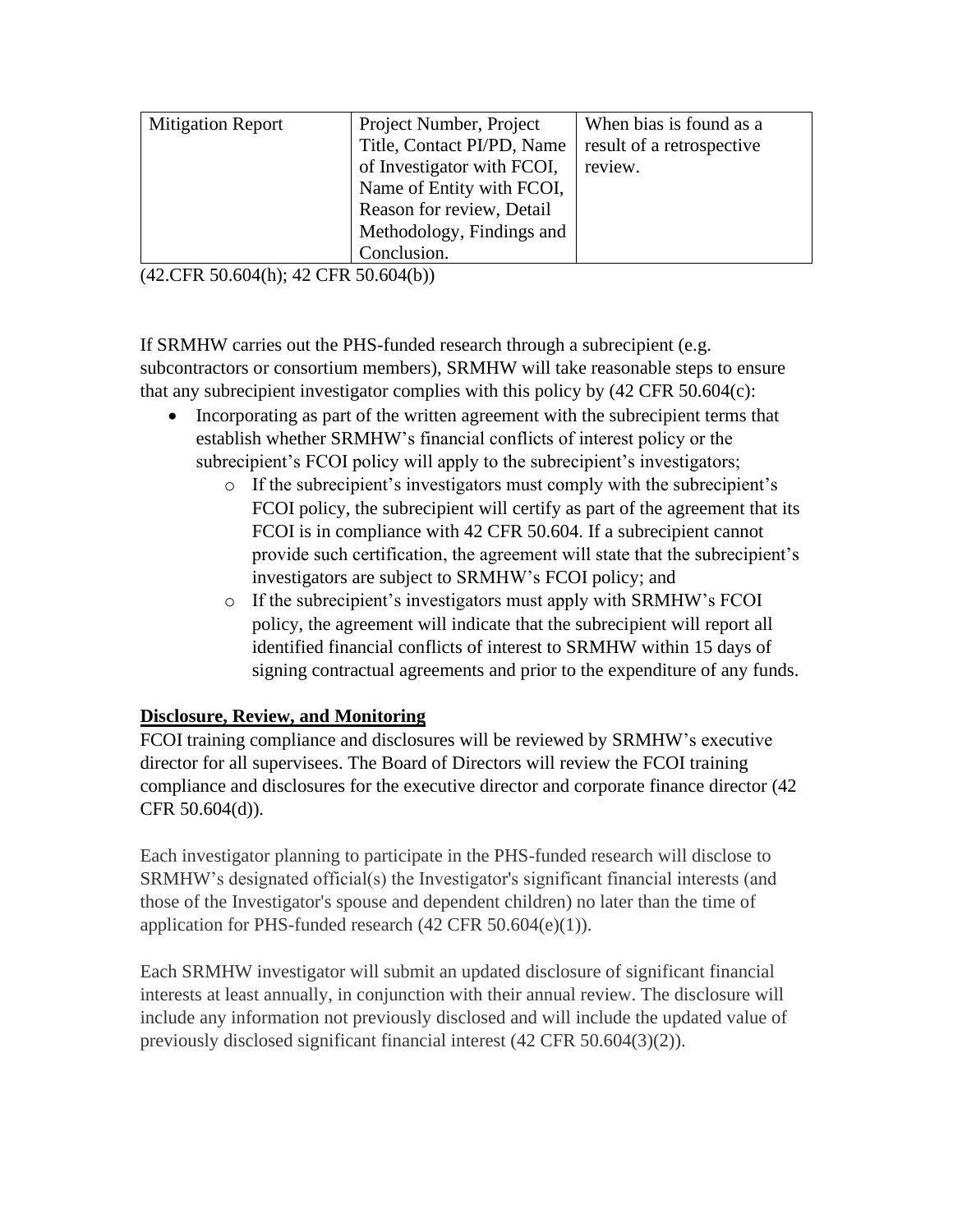Sponsored travel other than for the PHS-funded research will be disclosed and will include the purpose of the trip, the identity of the sponsor/organizer, the destination, and the duration. A disclosure of the monetary value of the trip may be also be required (42 CFR 50.603).

In the event a financial conflict of interest is determined, a FCOI management plan will be developed within 60 days between the investigator, the executive director, and the Board of Directors, as appropriate. FCOI management plans will be reported as outlined in Table 1. Disclosed FCOIs will be monitored throughout the duration of the PHSfunded research.

# **Reporting to NIH**

SRMHW will provide relevant FCOI reports to NIH based on the guidelines in Table 1.

Whenever SRMHW identifies a significant financial interest that was not disclosed timely by an Investigator or, for whatever reason, was not previously reviewed by SRMHW during an ongoing PHS-funded research project (e.g., was not timely reviewed or reported by a subrecipient), the designated official(s) shall, within sixty days: review the significant financial interest; determine whether it is related to PHS-funded research; determine whether a financial conflict of interest exists; and, if so (42 CFR  $50.605(a)(3)(iii)$ :

- Implement, on at least an interim basis, a management plan that shall specify the actions that have been, and will be, taken to manage such financial conflict of interest going forward;
- In addition, whenever a financial conflict of interest is not identified or managed in a timely manner including failure by the Investigator to disclose a significant financial interest that is determined by SRMHW to constitute a financial conflict of interest; failure by SRMHW to review or manage such a financial conflict of interest; or failure by the Investigator to comply with a financial conflict of interest management plan, SRMHW shall, within 120 days of SRMHW's determination of noncompliance, complete a retrospective review of the Investigator's activities and the PHS-funded research project to determine whether any PHS-funded research, or portion thereof, conducted during the time period of the noncompliance, was biased in the design, conduct, or reporting of such research.

If the failure of an Investigator to comply with SRMHW's financial conflicts of interest policy or a financial conflict of interest management plan appears to have biased the design, conduct, or reporting of the PHS-funded research, SRMHW shall promptly notify the PHS Awarding Component of the corrective action taken or to be taken. The PHS Awarding Component will consider the situation and, as necessary, take appropriate action, or refer the matter to SRMHW for further action, which may include directions to SRMHW on how to maintain appropriate objectivity in the PHS-funded research project.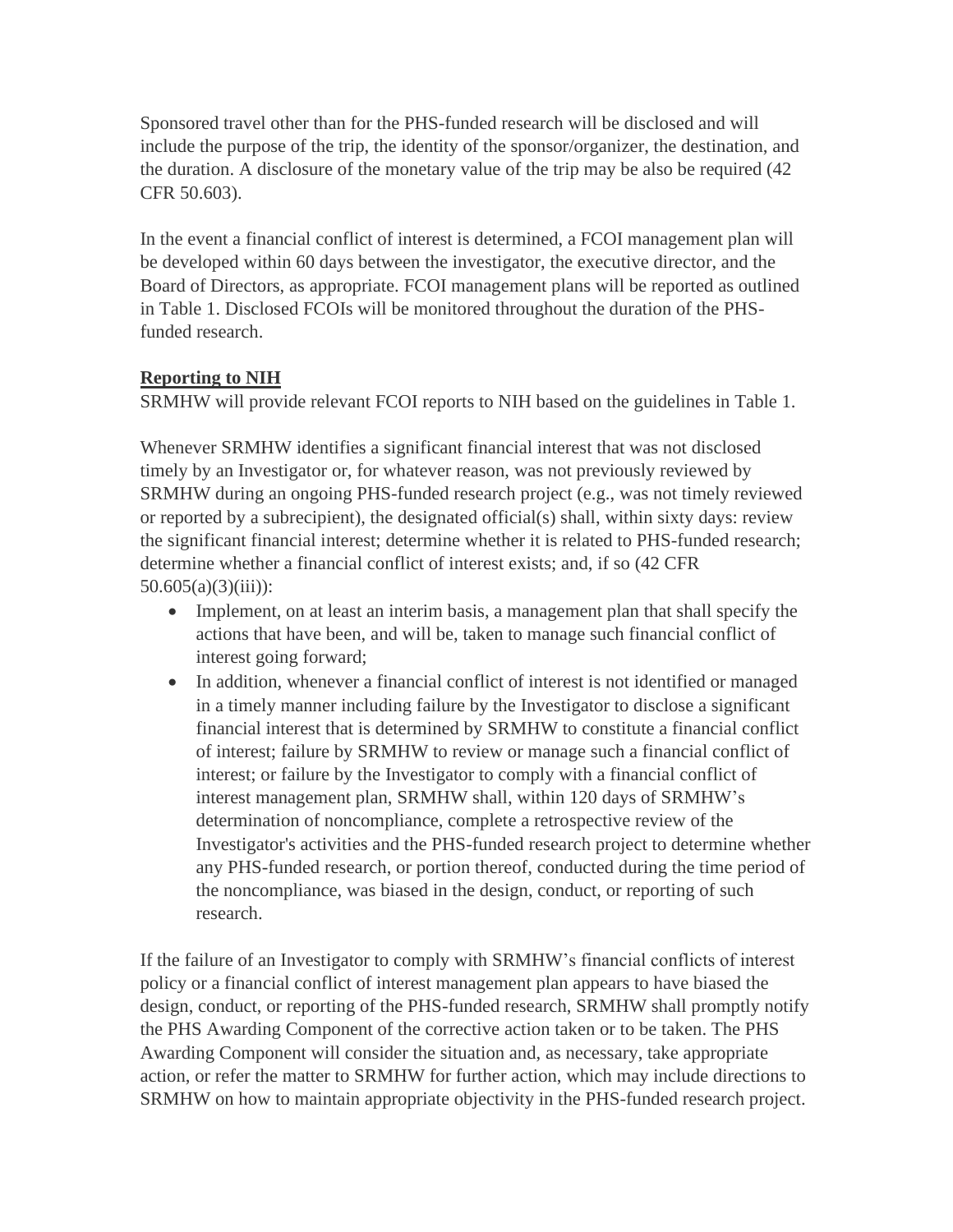PHS may, for example, require Institutions employing such an Investigator to enforce any applicable corrective actions prior to a PHS award or when the transfer of a PHS grant(s) involves such an Investigator (42 CFR 506(a)).

### **Maintenance of Records**

SRMHW will maintain all FCOI records for a minimum of three (3) years from the date the final expenditures report is submitted to NIH (42 CFR 50.604(i)).

### **Enforcement Mechanisms, Remedies, and Noncompliance**

Investigators found to be in noncompliance with SRMHW's FCOI policy and/or any reasonable FCOI management plans will be sanctioned per the employee handbook (42 CFR 50.604(j)).

Retrospective reviews will be completed within 120 days of SRMHW's determination of noncompliance for SFIs not disclosed timely or previously reviewed or whenever a FCOI is not identified or managed in a timely manner (42 CFR 50.605(a)(3)).

### **Subrecipient Requirements**

SRMHW will incorporate as part of the written agreement with the subrecipient terms that establish whether SRMHW's financial conflicts of interest policy or the subrecipient's FCOI policy will apply to the subrecipient's investigators (42 CFR 50.604(c)):

- o If the subrecipient's investigators must comply with the subrecipient's FCOI policy, the subrecipient will certify as part of the agreement that its FCOI is in compliance with 42 CFR 50.604. If a subrecipient cannot provide such certification, the agreement will state that the subrecipient's investigators are subject to SRMHW's FCOI policy; and
- o If the subrecipient's investigators must apply with SRMHW's FCOI policy, the agreement will indicate that the subrecipient will report all identified financial conflicts of interest to SRMHW within 15 days of signing contractual agreements and prior to the expenditure of any funds.

# **Public Accessibility Requirements**

SRMHW will make its FCOI publicly accessible on its website (42 CFR 50.604(a)). Prior to expenditure of grant funds, SRMHW will make any identified FCOIs held by senior/key personnel publicly accessible. The information will  $(42 \text{ CFR } 50.605(a)(5)(i)$ - $(iv)$ :

- Include minimum elements described in 42 CFR 50.605;
- Be posted on SRMHW's website or made available within 5 calendar days of a written request;
- Be updated, at least annually;
- Be updated within 60 days of a newly identified FCOI;